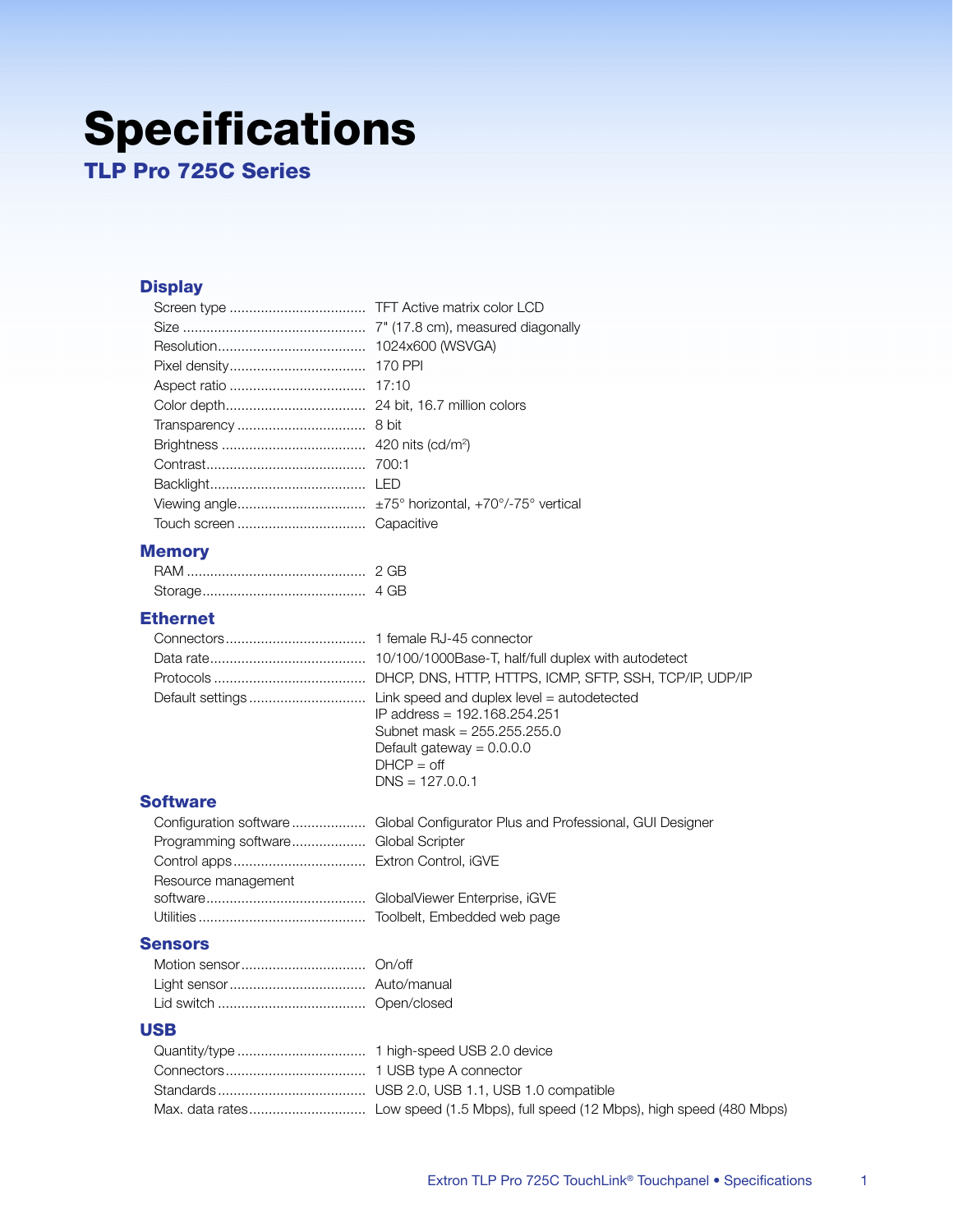# **Audio output**

| Playback format(s)                     |               |
|----------------------------------------|---------------|
| Container format  WAV (Microsoft RIFF) |               |
|                                        |               |
|                                        |               |
|                                        | Signed 16-bit |
|                                        | Signed 24-bit |
|                                        | Signed 32-bit |
|                                        |               |
| Audio channels Mono or stereo          |               |
|                                        |               |

#### **General**

|                                                   | Power input requirements  Power over Ethernet (PoE 802.3af, class 3)      |
|---------------------------------------------------|---------------------------------------------------------------------------|
| Power consumption - Power injector (XTP PI 100)   |                                                                           |
|                                                   |                                                                           |
| Device and power injector  TBD watts              |                                                                           |
| Auxiliary power output                            |                                                                           |
|                                                   |                                                                           |
|                                                   | Operating: $+32$ to $+104$ °F (0 to $+40$ °C) / 10% to 90%, noncondensing |
|                                                   |                                                                           |
| Thermal dissipation - Power injector (XTP PI 100) |                                                                           |
|                                                   |                                                                           |
| Device and power injector  TBD BTU/hr             |                                                                           |
|                                                   |                                                                           |
|                                                   |                                                                           |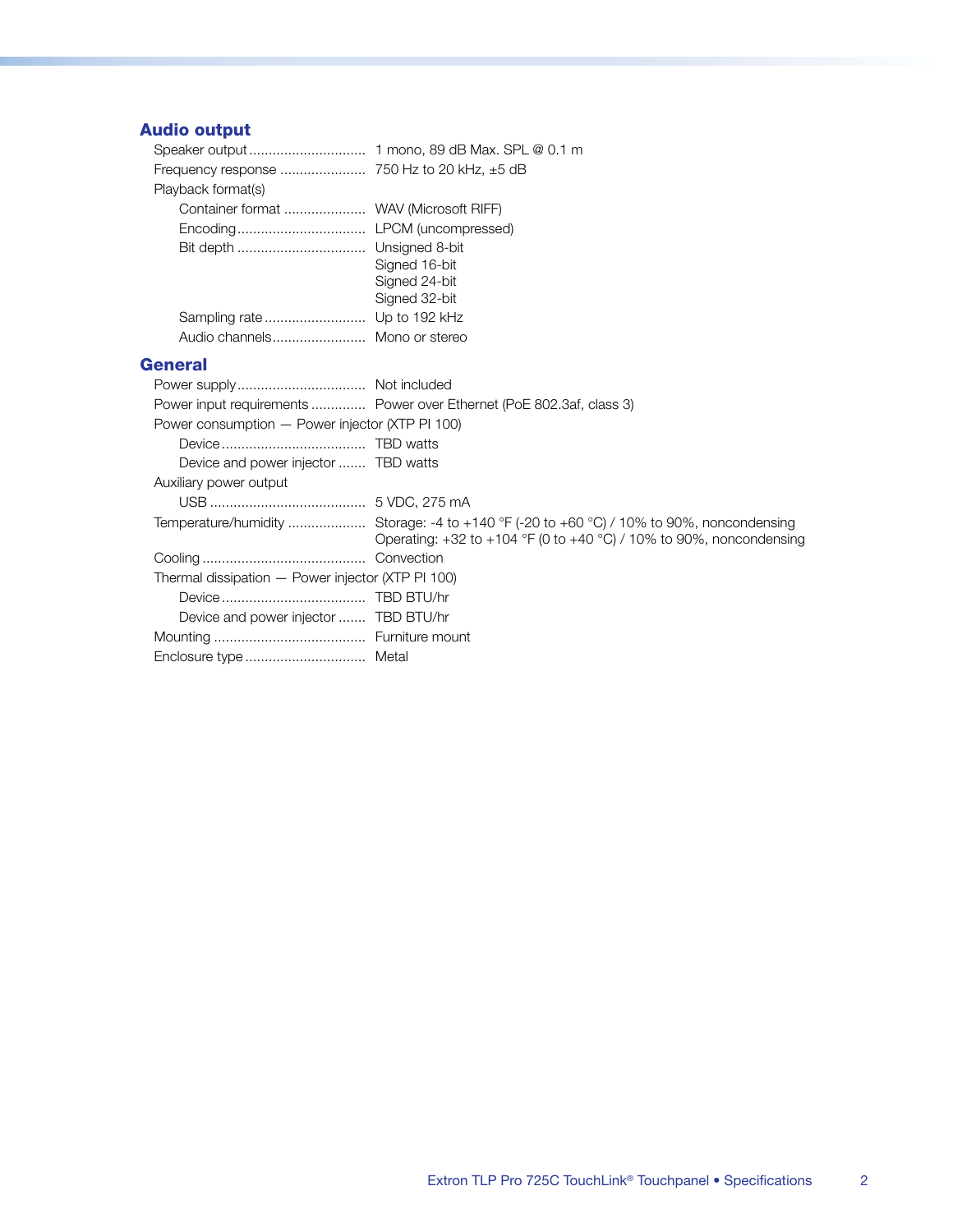

Enclosure dimensions

ATTENTION: Use the appropriate metal Extron routing template or refer to the surface cutout dimensions here before cutting a hole in the furniture or other surface. Pay special attention to the direction the unit will face; the unit's connector access side is <u>underlined</u>. Extron is not responsible for miscut mounting holes. 

| $(24.0 \text{ cm W} \times 21.1 \text{ cm D})$                                      |
|-------------------------------------------------------------------------------------|
| Surface cutout (inside rim)  8.80 +0.00/-0.02" W x 7.00 +0.00/-0.02" D              |
| $(22.4 + 0.00/- 0.05$ cm W x 178 +0.00/-0.05 cm D)                                  |
|                                                                                     |
| $(11.9 \text{ cm H} \times 32.3 \text{ cm W} \times 17.8 \text{ cm D with clamps})$ |